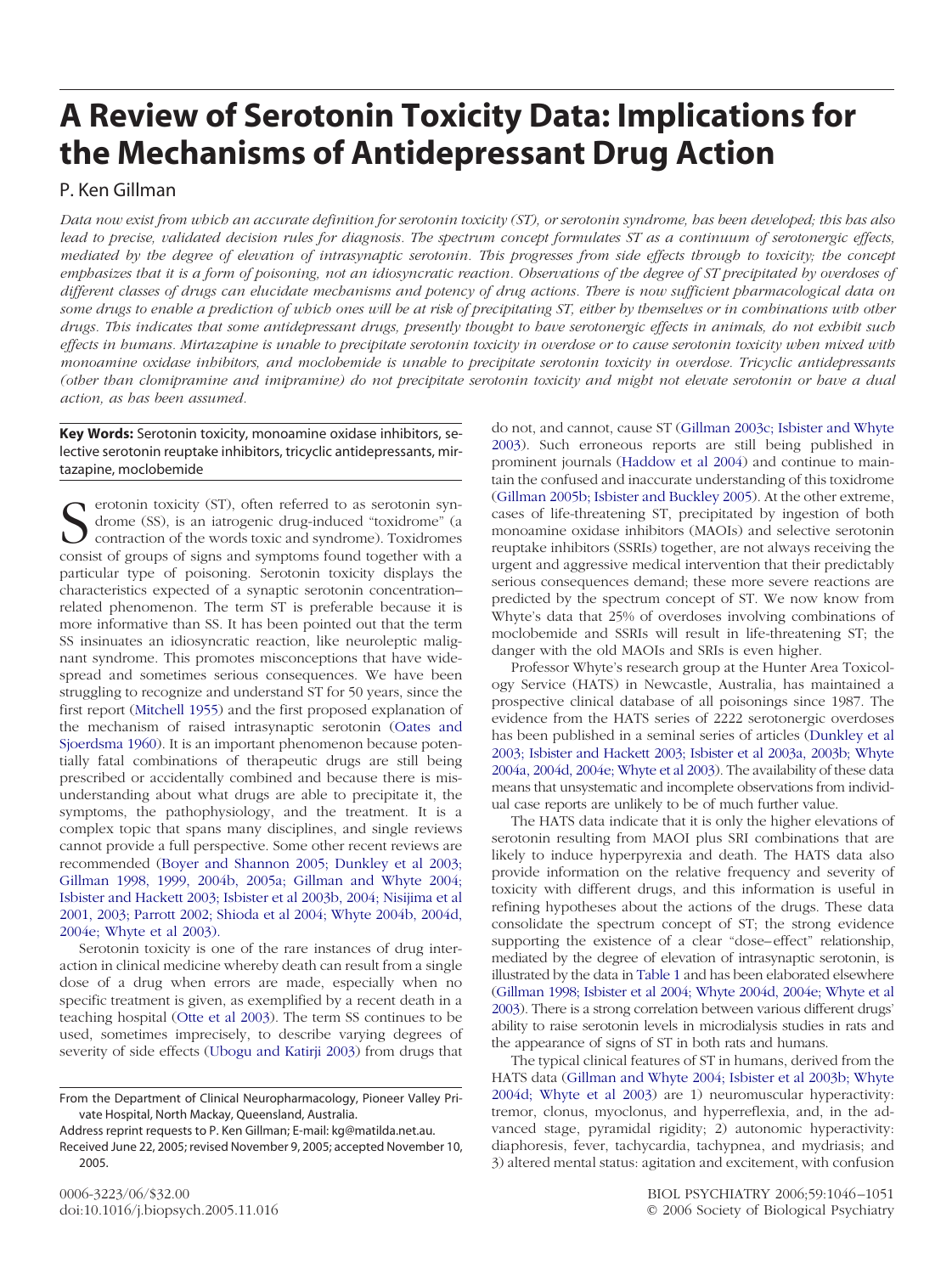<span id="page-1-0"></span>**Table 1.** Comparative Degree of Serotonin Elevation by Different Drugs in Relation to ST

| Drug (Reference)                                               | <b>ST Humans</b>             | <b>ST Rats</b>      | 5-HT Levels (Rats) <sup>a</sup> |
|----------------------------------------------------------------|------------------------------|---------------------|---------------------------------|
| $MAOI + SRI$ (Salter et al 1995; Shioda et al 2004)            | Severe <sup>b</sup>          | Severe <sup>b</sup> | 10,000                          |
| $MAOI + L-tryptophan (Sleigh t et al 1988)$                    | Moderate                     | Moderate/severe     | 1500                            |
| MAOIs (Nisijima et al 2003)                                    | Moderate/severe <sup>b</sup> | Moderate/severe     | 1000                            |
| Moclobemide + MDMA (Freezer et al 2005)                        | Severe <sup>b</sup>          | Severe <sup>b</sup> | 1000                            |
| MDMA (Freezer et al 2005; Gough et al 2002; Mechan et al 2002) | Moderate                     | Moderate            | 500                             |
| SSRIs (Felton et al 2003; Mork et al 2003; Salter et al 1995)  | Mild/moderate                | Mild                | 300                             |
| Venlafaxine (Koch et al 2003; Weikop et al 2004)               | Moderate                     | No known data       | 300                             |
| Moclobemide (lurlo et al 2001)                                 | None                         | None                | 150                             |
| TCA (Felton et al 2003)                                        | None                         | None                | 125                             |
| Mirtazapine (Bengtsson et al 2000; de Boer et al 1996;         |                              |                     |                                 |
| Devoto et al 2004; Nakayama et al 2004)                        | None                         | None                | 120                             |

ST, serotonin toxicity; 5-HT, 5-hydroxytryptamine (serotonin); MAOI, monoamine oxidase inhibitor; (S)SRI, (selective) serotonin reuptake inhibitor; MDMA, 3,4-methylenedioxymethamphetamine ("Ecstasy"); TCA, tricyclic antidepressant. *<sup>a</sup>*

Approximate percent increase above baseline in microdialysis studies. The precision of comparability between different studies is uncertain. *b* Severe indicates fatalities are definitely expected.

<span id="page-1-1"></span>in the advanced stage only. Descriptions of the general clinical presentation of patients can be found elsewhere [\(Boyer](#page-4-0) and [Shannon](#page-4-0) 2005; Gillman and Whyte 2004; Whyte 2004d). Whyte et al have applied classification and regression tree rules to their large data set and found ". . . only clonus (inducible, spontaneous or ocular), agitation, diaphoresis, tremor and hyperreflexia were needed for accurate prediction of ST as diagnosed by a clinical toxicologist." These rules are detailed in their seminal article [\(Dunkley](#page-4-0) et al 2003). They demonstrate clearly that if, in the presence of a serotonergic agent, the single sign of spontaneous clonus is present, then ST might be reliably diagnosed.

### **The Spectrum Concept of ST**

Whyte, Gillman, and colleagues have elaborated the spectrum concept of ST, with data from overdoses in humans [\(Dunkley](#page-4-0) et al 2003; [Gillman](#page-4-0) 1997; Gillman and Whyte 2004; Isbister et al 2003b; Whyte and [Dawson](#page-4-0) 2000). This is substantiated by research in animals reviewed elsewhere [\(Gillman](#page-4-0) 1998), in which serotonin levels have been elevated to a greater extent, producing more severe ST, by administration of combinations (e.g., MAOI plus L-tryptophan and MAOI plus SRI) than with single drugs (Table 1). The spectrum concept formulates ST as a progression of serotonergic effects mediated by the degree of elevation of intrasynaptic serotonin. These range from serotoninrelated side effects (at therapeutic doses) through to toxicity and culminate in death with MAOI/SRI combinations. Serotonin concentrations become sufficiently elevated to cause severe toxicity (of a life-threatening degree) most commonly when combinations of MAOIs and SRIs, or MAOIs and serotonin releasers (e.g., amphetamine) are co-administered.

The evidence from the HATS database indicates that in humans serotonergic signs become progressively more severe with increasing dose of an SSRI and that approximately 15% of people who have taken an SSRI-alone overdose develop a moderate degree of severity of ST that will result in admission to a hospital and medical treatment. Overdoses of SSRIs alone do not usually result in severe ST or pyrexia in excess of 38.5°C [\(Isbister](#page-5-0) et al 2004). Indeed, only one patient in Whyte's series of 469 cases developed a temperature in excess of 38.5°C, and there is only one case report in the known literature of an apparent SSRI-alone overdose causing more severe ST (temperature 40°C) [\(Olsen](#page-5-0) et al 2004). This suggests a ceiling effect on serotonin elevation for SSRIs.

# **Implicated Drugs**

Understanding ST as a form of poisoning and taking the spectrum concept into consideration demonstrates the importance of knowing the degree to which different drugs are capable of elevating brain serotonin (Table 1). Bayesian reasoning further elucidates this issue by emphasizing the importance of prior knowledge of the ingested drug in assessing the likelihood, severity, and type of poisoning (i.e., the toxidrome characteristic of a class of drugs) [\(Buckley](#page-4-0) et al 2002; Gill et al 2005). Whyte's HATS data demonstrate that approximately 50% of patients who have ingested mixtures of moclobemide and SRIs will exhibit moderately severe ST; ingestion of such mixtures is the strongest predictor of severe ST.

The three important mechanisms, in relation to severe ST, are inhibition of reuptake, presynaptic release, and MAO inhibition. The therapeutic drugs so far implicated in severe reactions that are capable of precipitating fatalities are the combination of MAOIs with either SRIs or the only clinically available serotonin releaser, amphetamine. Fenfluramine is no longer available in most countries, and methylphenidate is not serotonergic: it does not elevate extracellular serotonin in rats [\(Kuczenski](#page-5-0) and Segal [1997\)](#page-5-0). A recent review of the human literature suggests that, of the releasers, amphetamine is a risk for ST with MAOIs, whereas methylphenidate is not [\(Feinberg](#page-4-0) 2004). Amphetamine has potency as a releaser, and methylphenidate does not [\(Rothman](#page-5-0) and [Baumann](#page-5-0) 2003). The illicit drug MDMA (3,4-methylenedioxymethamphetamine; Ecstasy) is a releaser and has the potency to precipitate fatalities with MAOIs [\(Vuori](#page-5-0) et al 2003). The effect of MDMA is diminished by SRIs because they impede its uptake into the presynaptic terminal, which prevents the releaser effect [\(Mechan](#page-5-0) et al 2002).

There are some SRIs and MAOIs that doctors might not readily recognize (e.g., sibutramine, imipramine, tramadol, meperidine (pethidine), chlorpheniramine, and linezolid). The degree of risk with the new antibiotic linezolid is currently uncertain because of limited data concerning its MAOI potency [\(Gillman](#page-4-0) 2003b), but it is currently clear that it is capable of inducing ST (with SRIs). It is therefore essential to have an accurate table of drugs with information about the degree to which they are capable of elevating serotonin. Tables 1 and [2](#page-2-0) show this information for therapeutic drugs.

Despite advances in pharmacology, there are still areas of uncertainty; serotonin releasers, usually termed "indirectly acting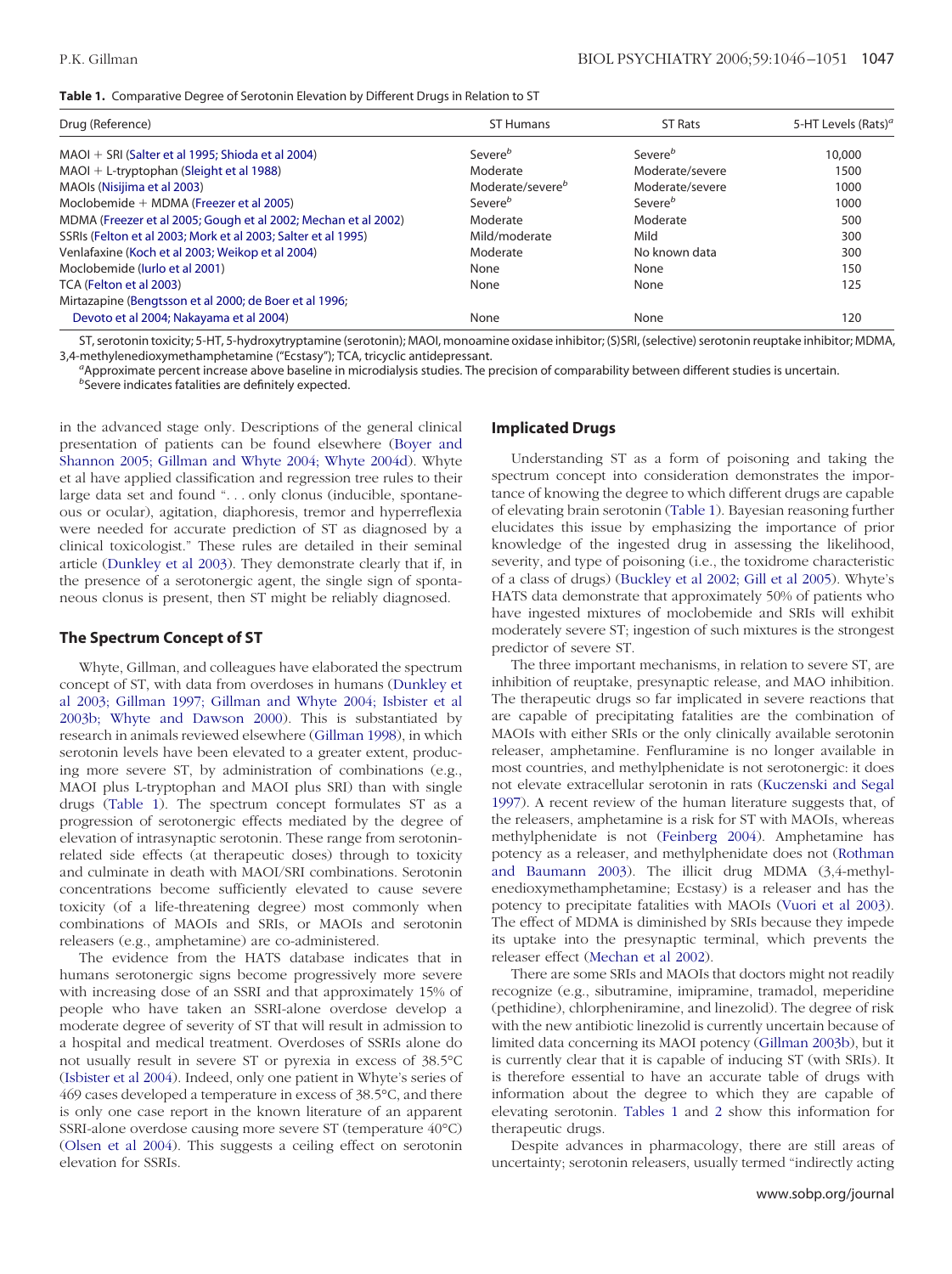#### <span id="page-2-0"></span>**Table 2.** Serotonergic Drugs

| Serotonin Reuptake Inhibitors (Selective and Nonselective)<br>Paroxetine, sertraline, fluoxetine, fluvoxamine, citalopram<br>Venlafaxine, milnacipran, duloxetine, sibutramine<br>Clomipramine, imipramine<br>Tramadol, meperidine (pethidine), fentanil, methadone,<br>dextromethorphan, dextropropoxyphene pentazocine<br>Chlorpheniramine, brompheniramine |
|---------------------------------------------------------------------------------------------------------------------------------------------------------------------------------------------------------------------------------------------------------------------------------------------------------------------------------------------------------------|
| Serotonin Precursors                                                                                                                                                                                                                                                                                                                                          |
| 5-hydroxytryptophan L-tryptophan                                                                                                                                                                                                                                                                                                                              |
| 5-HT1A Antagonists                                                                                                                                                                                                                                                                                                                                            |
| LSD, dihydroergotamine, bromocriptine, buspirone                                                                                                                                                                                                                                                                                                              |
| Serotonin Releasers                                                                                                                                                                                                                                                                                                                                           |
| Amphetamine MDMA                                                                                                                                                                                                                                                                                                                                              |
| <b>MOAIs</b>                                                                                                                                                                                                                                                                                                                                                  |
| Tranylcypromine, phenelzine, nialamide, isoniazid, iproniazid,<br>isocarboxazid                                                                                                                                                                                                                                                                               |
| Pargyline, selegiline (deprenyl), clorgyline, furazolidone, procarbazine,<br>linezolid                                                                                                                                                                                                                                                                        |
| Moclobemide                                                                                                                                                                                                                                                                                                                                                   |
| 5-HT, 5-hydroxytryptamine; LSD, lysergic acid diethylamide; MDMA, 3,4-                                                                                                                                                                                                                                                                                        |

methylenedioxymethamphetamine ("Ecstasy"); MAOI, monoamine oxidase inhibitor. Fatalities from serotonin toxicity involving analgesics have been with meperidine (pethidine), tramadol, dextromethorphan, and fentanyl. Methylphenidate has been removed from the table because evidence now indicates that it does not have significant serotonergic potency. Data from Gilman (2005c).

sympathomimetic" drugs, have until recently had no assay to measure their potency, and uncertainty has remained about the interactions and mode of action of some. The lack of information concerning the serotonergic potency of opioid analgesics remains a prominent area of incomplete data. Monoamine oxidase inhibitor opioid interactions have been reviewed; some opioids might not act as reuptake inhibitors at all but as releasers [\(Gillman](#page-5-0) 2005a). There are few data other than that in Codd's article [\(Codd](#page-4-0) et al 1995; Toll et al 1998) and none at all regarding their possible releaser potency.

# **Serotonin Toxicity in Relation to Mechanisms and Potency of Drug Actions**

#### **Tricyclic Antidepressants**

For the structurally homologous tricyclic antidepressants (TCAs), the relationship between SRI potency and the ability to precipitate fatalities in combination with MAOIs is robust. The TCAs exhibit affinities at the human cloned serotonin transporter that vary 1000-fold (Table 3). There has been discussion regarding which TCAs have significant effects on serotonin levels and whether amitriptyline exhibits clinically relevant dual effects [\(Freemantle](#page-4-0) et al 2000; Thase 2003). Some evidence suggesting that it does not has recently been summarized [\(Gillman](#page-4-0) 2003a). Thus, ST data provide insights into what might constitute meaningful serotonergic potency (cf. mirtazapine and mianserin [\[Gill](#page-4-0)man [2003c,](#page-4-0) 2004a] and opioid analgesics [\[Gillman](#page-5-0) 2005a]). It is safe to combine amitriptyline with an MAOI without precipitating serotonergic side effects or ST [\(Gillman](#page-4-0) 1998). If an overdose of amitriptyline is taken, ST symptoms do not occur [\(Dawson](#page-4-0) 2004). Other TCAs with weaker SRI potency than amitriptyline are not associated with ST, either in overdose by themselves or when combined with MAOIs [\(Gillman](#page-4-0) 1998, 2003a; Whyte 2004c). Conversely, the more potent TCA SRI clomipramine has both clinically relevant serotonergic effects (efficacy in obsessivecompulsive disorder, which other TCAs do not possess) and serotonergic effects in overdose (Whyte and [Buckley](#page-5-0) 1995). Clomipramine is able to cause marked serotonergic side effects and ST, as well as fatalities from ST if combined with MAOIs [\(Amsterdam](#page-4-0) et al 1997; Gillman 1998; Oefele et al 1986). These data give an indication of what constitutes clinically meaningful SRI potency in terms of Ki values (Table 3).

#### **SSRIs (and Venlafaxine)**

The HATS data demonstrate that approximately 15% of overdoses of an SSRI alone exhibit moderate ST and that overdoses of SSRIs do not cause life-threatening ST or pyrexia in excess of 38.5°C, indicating a probable ceiling effect. Table 3 shows that venlafaxine is possibly anomalous, because its SRI potency, at Ki 7.5–100 nmol/L, is less than amitriptyline  $(2.8–36 \text{ nmol/L})$ , so it might be expected to have a lesser risk for ST; however, it precipitates ST even more frequently than SSRIs (30% vs. 15%; Whyte and [Dawson](#page-5-0) 2000). There is evidence suggesting that it might act other than as an SRI [\(Bamigbade](#page-4-0) et al 1997; Beique et al [1998\)](#page-4-0); if that is so, it would be consonant with this discrepancy. There could be imprecision with the correlation between these assays and actual SRI effects, and factors such as relative dose and tissue levels might explain the difference. Clomipramine overdose results in ST less frequently than SSRIs, perhaps because of its significant potency at serotonin 2A (5-HT2A) receptors; but it can still cause marked serotonergic side effects at therapeutic doses [\(Lejoyeux](#page-5-0) et al 1993). One possible explanation is that the ceiling for 5-HT2A antagonist effects is higher than

**Table 3.** ST and Kis of Some Antidepressants at the 5-HT Transporter

| Drug          | Ki (nmol/L)              | $ST + MAOIs$               | ST (overdose) |  |
|---------------|--------------------------|----------------------------|---------------|--|
| <b>SSRIs</b>  | $0.13 - 2.2$             | <b>Frequent fatalities</b> | 15%           |  |
| Clomipramine  | 0.14                     | <b>Frequent fatalities</b> | 5%            |  |
| Imipramine    | $1.3 - 20$               | Intermediate, fatalities   | Rare          |  |
| Amitriptyline | $2.8 - 36$               | None, no fatalities        | None          |  |
| Other TCAs    | >100                     | None, no fatalities        | None          |  |
| Venlafaxine   | 7.5-102 $^a$ (anomalous) | Frequent, fatalities       | 30%           |  |
| Trazodone     | 252-690                  | None, no fatalities        | None          |  |
| Nefazodone    | 460-550                  | None, no fatalities        | None          |  |
| Mianserin     | $1000 - 10,000^b$        | None, no fatalities        | None          |  |
| Mirtazapine   | $100 - 8000^b$           | None, no fatalities        | None          |  |

ST, serotonin toxicity; 5-HT, 5-hydroxytryptamine; MAOI, monoamine oxidase inhibitor; SSRI, selective serotonin reuptake inhibitor. The data in this table are extracted from <http://pdsp.cwru.edu/pdsp.asp> [\(Roth](#page-5-0) et al 2000). *<sup>a</sup>*

Where more than one value is available (e.g., venlafaxine) the range is given. All the data are from assays using human cloned receptors, except mianserin and mirtazapine (see note). *<sup>b</sup>*

 $^b$ Rat brain.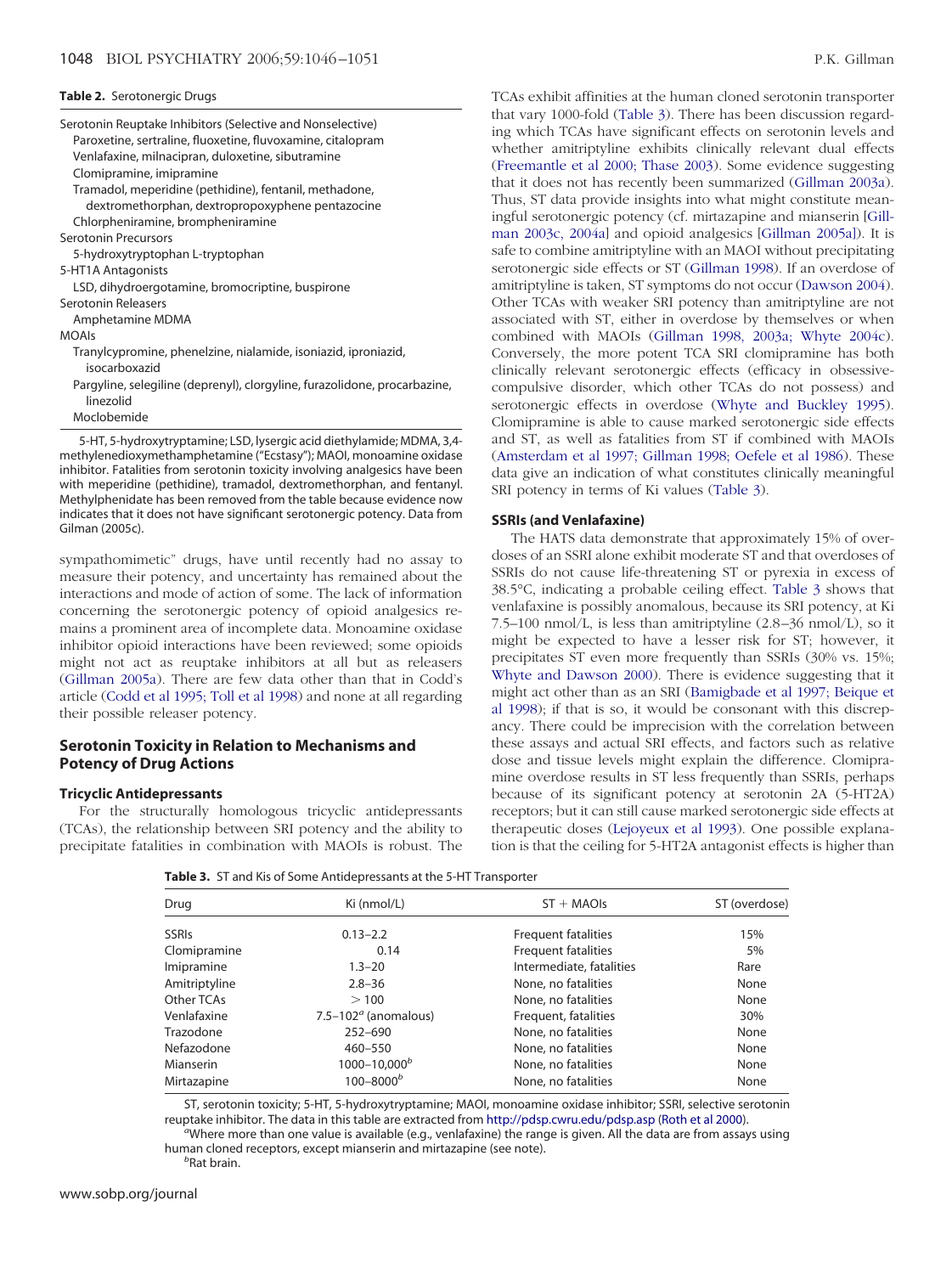for SRI action, so 5-HT2A antagonism predominates and reduces ST only when an overdose has been taken. Amitriptyline has potency at 5-HT2A receptors similar to clomipramine but does not cause marked serotonergic side effects at therapeutic doses or ST in overdose. This suggests that weaker SRI potency, rather than 5-HT2A antagonism, might account for the absence of ST with amitriptyline/MAOI combinations.

It has been suggested that the risk of inducing ST might be higher with serotonin norepinephrine reuptake inhibitors than with SSRIs, especially when these are combined with a 5-HT1A antagonist [\(Bjorvatn](#page-4-0) et al 2000). As more human toxicology data accumulate, it might be possible to address questions of relative toxicity. Data on the relative risk with milnacipran, sibutramine, and duloxetine will be interesting, but in view of the lack of systematic human toxicology research, sufficient data are unlikely to be available for some time.

#### **Moclobemide and Irreversible MAOIs**

Moclobemide, a reversible competitive selective MAO-A inhibitor, does not precipitate ST in overdose by itself, nor does it produce serotonergic side effects in clinical use. It is only implicated in ST if it is combined with a drug that has significant SRI or releaser potency [\(Isbister](#page-5-0) et al 2003b). Isbister's case series of 106 moclobemide overdoses from the HATS database revealed neither ST nor serotonergic signs in cases where moclobemide alone or moclobemide plus another nonserotonergic drug had been ingested (85 cases). In the 21 cases where it had been ingested in combination with a serotonergic drug, however, 50% of cases exhibited ST, even though the other serotonergic drug had often been ingested only in therapeutic quantities, not as an overdose. In 6 of these 21 cases, severe ST developed with temperature -38.5°C and muscle rigidity, requiring intubation, paralysis, and 5-HT2A antagonists.

These effects are consonant with moclobemide's low potency to elevate serotonin levels in rats [\(Table](#page-1-0) 1). The degree of elevation of serotonin with moclobemide is substantially less than with SSRIs, and the relationship between this and serotonergic side effects is clear. The old irreversible nonselective MAOIs, such as tranylcypromine, cause definite ST in overdose, exhibiting hyperpyrexia and fatalities [\(Whyte](#page-5-0) 2004a). This again fits with their greater ability to elevate serotonin levels in rats. The correlation between these variables with different classes of drugs is summarized in [Table](#page-1-0) 1, which shows that order of magnitude effects are predictable for different types of drugs and combinations with different mechanisms of action (SSRIs, MAOIs and releasers).

In contrast to modest antidepressant effects in clinical trials, clinical experience and some trials suggest that moclobemide might have a weaker antidepressant effects than other antidepressants (Danish University [Antidepressant](#page-4-0) Group 1993). One of the possible interpretations of this is that greater elevations of serotonin than moclobemide is able to produce are required for optimal antidepressant effects. Such observations might help to clarify the degree of elevation of serotonin levels that is required to help depression.

Some reviews have suggested that moclobemide is a safe and viable treatment when combined with SSRIs [\(Bonnet](#page-4-0) 2003; [DeBattista](#page-4-0) et al 1998). The risks of such combinations have been summarized [\(Gillman](#page-4-0) 2004b). The data in [Table](#page-1-1) 1 suggest the probability that the degree of elevation of serotonin with the combination is such that toxicity might be expected. Several preliminary studies of combining moclobemide with SSRIs were published nearly 10 years ago, the largest being by Hawley

[\(Hawley](#page-5-0) et al 1996). Hawley decided to stop his research because of high levels of moderately severe serotonergic side effects, especially with moclobemide plus venlafaxine. A detailed account of interactions between moclobemide (and other MAOIs) and SRIs is available [\(Gillman](#page-5-0) 2005c). No further research has been reported since, and no double-blind trials have been published, so there is currently no controlled evidence to support the antidepressant efficacy of this type of combination. In summary, these results suggest that the degree of elevation of serotonin produced by moclobemide alone is insufficient for optimal antidepressant efficacy, but that the greater elevations caused by combining it with SSRIs can produce higher levels that can sometimes be excessive; unfortunately, the degree of antidepressant effectiveness of these combinations remains uncertain. These interactions are complex, especially when pharmacokinetic factors influence drug levels, which then have further pharmacodynamic interactions. The misunderstanding of drug interactions played a part in the demise of mixed treatment regimens using the old MAOIs plus TCAs [\(Gillman](#page-4-0) 1998; Gillman and [Whyte](#page-4-0) 2004). Adequate trials of these various combinations have not been undertaken, so valuable data concerning potentially effective treatments might remain undiscovered. Sargent's words from 40 years ago are still worth noting: "We are never going to learn how to treat depression in an MRC statistician's office" [\(Sargent](#page-5-0) 1965). Most current antidepressant agents produce small improvements that require clarification with statistics, but only because the clinical effect is small. Sargent meant that when the treatment effect is large, statistics become a refinement rather than a necessity.

The older irreversible MAOIs do exhibit greater potency for inducing ST, but there are no systematic data on the comparative risk versus moclobemide. There is no doubt that MAOI-alone overdoses are more dangerous than moclobemide-alone overdoses (see [Table](#page-1-0) 1). The limited case series available give a strong indication of greater toxicity, and these data have been reviewed elsewhere [\(Gillman](#page-4-0) 1998). Also, clinical experience and extrapolation from the animal evidence available makes it almost certain that they are substantially more prone to precipitate ST.

#### **Other Antidepressants**

Trazodone and nefazodone are primarily 5-HT2A antagonists, although their mechanism of antidepressant action, if any, is uncertain. They neither exhibit serotonergic side effects nor induce signs of ST in overdose alone (Isbister and [Hackett](#page-5-0) 2003). The absence of ST when they are combined with MAOIs indicates that they have no clinically significant SRI potency [\(Table](#page-1-0) 1) and probably do not significantly elevate serotonin levels by any mechanism [\(Gillman](#page-4-0) 2003c, 2004a). They might have weak antidepressant effects and are rarely used as first-line treatment: trazodone is used as a hypnotic, and nefazodone has now been withdrawn.

Mirtazapine has been described and marketed as a noradrenergic and specific serotonergic antidepressant and has been presumed to have dual action (Blier 2001; [Gupta](#page-4-0) et al 2003; [Montgomery](#page-4-0) 1999; Tran et al 2003); however, this assumption is predicated on animal experiments that have demonstrated either small increases in serotonin (and norepinephrine) or no increase at all [\(Bengtsson](#page-4-0) et al 2000). Selective SRIs increase extracellular serotonin to a greater degree (see [Table](#page-1-0) 1). Consideration of mirtazapine in relation to ST demonstrates that it neither exhibits serotonergic side effects nor induces signs of ST in overdose [\(Buckley](#page-4-0) and Faunce 2003). In addition, the apparent absence of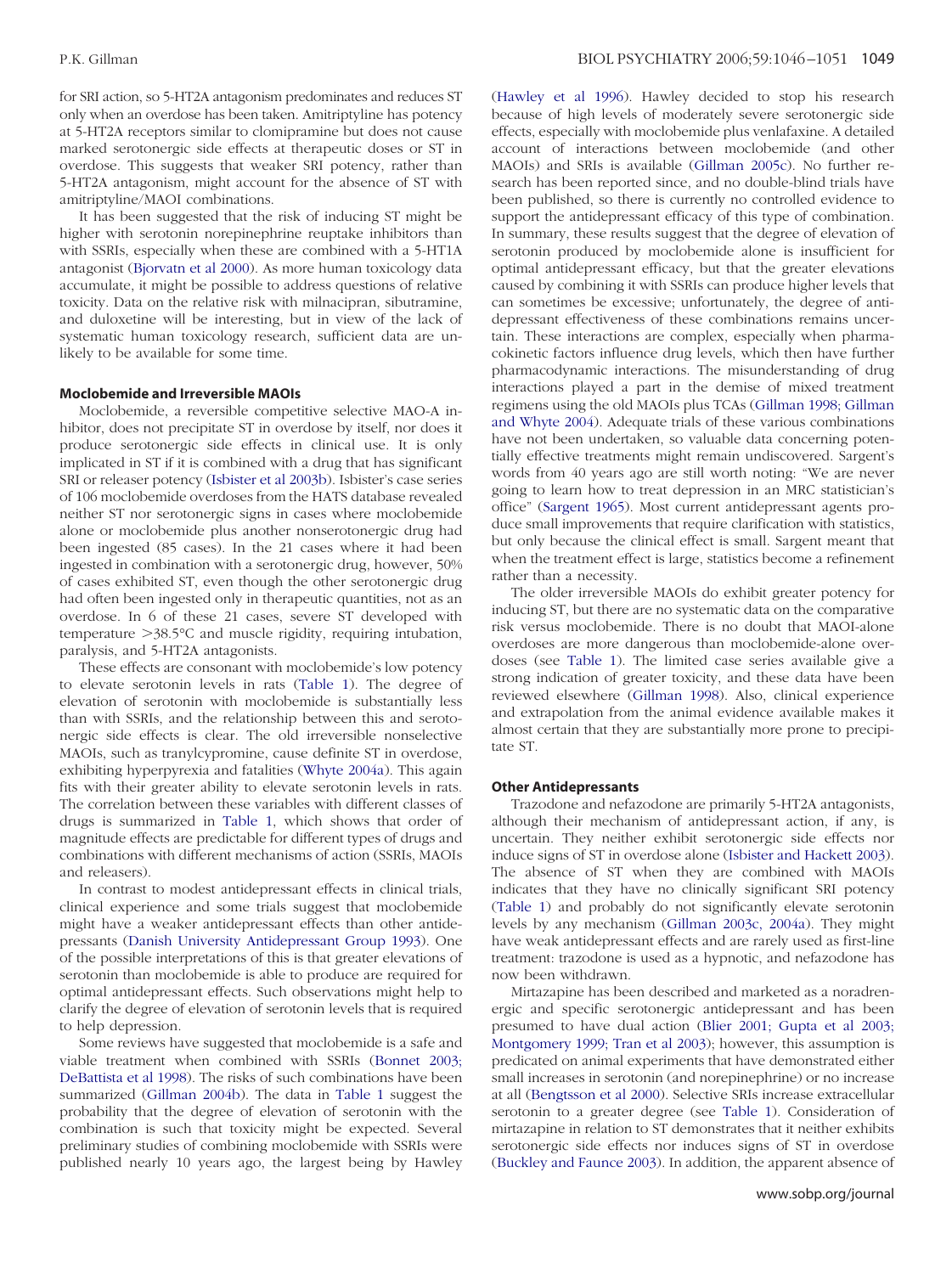<span id="page-4-0"></span>ST when mirtazapine is combined with MAOIs suggests that it has no significant serotonergic effects.

#### **Toxicity Data**

Toxicity data are infrequently published and might be unavailable to researchers outside the industry (Buckley and Faunce 2003). Median lethal dose data would assist significantly in assessing the relative degree of ST exhibited, and especially in indicating whether it is possible for any of these drugs to cause ST fatalities in rats. Systematically collected toxicity data from cases of overdoses of drugs in humans are not recorded or collated on a large scale or national basis; the HATS database seems to be unique.

## **Conclusion**

Serotonin toxicity has now been a clinical problem for 50 years. The progress made in understanding it and the implementation of that knowledge into clinical teaching and practice reflects many factors, among which is the difficult and complex interdisciplinary nature of the topic. It is a drug-induced manifestation of raised intrasynaptic serotonin; therefore, the degree of severity and risk of fatality is related to the extent of serotonin elevation, which depends on the potency and admixture of the serotonergic drugs precipitating it ([Table](#page-1-0) 1). It is a sine qua non that a drug must be capable of large elevations of serotonin if it is to induce ST; drugs like moclobemide and mirtazapine do not elevate serotonin sufficiently and ipso facto cannot cause ST.

There is room for further work in the area of postmarketing surveillance and human toxicology, but these must be systematically collected data: individual case reports have hindered rather than helped understanding in this field. This incompleteness of published drug toxicity and interaction data is impeding research. This article attests to the importance of studies on ST, which will help to improve understanding of both the mechanisms of drug action and disease pathophysiology. Their value for drug research and development might be underrecognized. Some antidepressant drugs presently assumed to have serotonergic effects, such as mirtazapine and moclobemide, might have insufficient potency to induce optimal effects in humans.

There is also a gap in the literature resulting from the paucity of experimental animal data, and there is much information to be obtained that would be of value when fed back into models of drug action.

*I acknowledge the expertise of my wife Isobel, who maintained the indispensable computers and programs. All my reviews benefit greatly from both the National Institute of Mental Health Psychoactive Drug Screening Program and Professor Whyte's HATS databases: sincere thanks are due to them. We will always remember the special part played by Tess Gillman (1984 – 2002). Vale, to a noble heart that seemed to rise above the beast.*

- Amsterdam JD, Garcia-Espana F, Rosenzweig M (1997): Clomipramine augmentation in treatment-resistant depression. *Depress Anxiety* 5:84 –90.
- Bamigbade TA, Davidson C, Langford RM, Stamford JA (1997): Actions of tramadol, its enantiomers and principal metabolite, O-desmethyltramadol, on serotonin (5-HT) efflux and uptake in the rat dorsal raphe nucleus. *Br J Anaesth* 79:352–356.
- Beique JC, Lavoie N, de Montigny C, Debonnel G (1998): Affinities of venlafaxine and various reuptake inhibitors for the serotonin and norepinephrine transporters. *Eur J Pharmacol* 349:129 –132.
- Bengtsson HJ, Kele J, Johansson J, Hjorth S (2000): Interaction of the antidepressant mirtazapine with alpha2-adrenoceptors modulating the re-

lease of 5-HT in different rat brain regions in vivo.*Naunyn Schmiedebergs Arch Pharmacol* 362:406 – 412.

- Bjorvatn B, Fornal CA, Martin FJ, Metzler CW, Jacobs BL (2000): Venlafaxine and its interaction with WAY 100635: Effects on serotonergic unit activity and behavior in cats. *Eur J Pharmacol* 404:121–132.
- Blier P (2001): Possible neurobiological mechanisms underlying faster onset of antidepressant action. *J Clin Psychiatry* 62:7–11; discussion 37– 40.
- Bonnet U (2003): Moclobemide: Therapeutic use and clinical studies. *CNS Drug Rev* 9:97–140.
- Boyer EW, Shannon M (2005): The serotonin syndrome. *N Engl J Med* 352: 1112–1120.
- Buckley NA, Faunce TA (2003): 'Atypical' antidepressants in overdose: Clinical considerations with respect to safety. *Drug Saf* 26:539 –551.
- Buckley NA, Whyte IM, Dawson AH (2002): Diagnostic data in clinical toxicology—should we use a Bayesian approach? *J Toxicol Clin Toxicol* 40:213– 222.
- Codd EE, Shank RP, Schupsky JJ, Raffa RB (1995): Serotonin and norepinephrine uptake inhibiting activity of centrally acting analgesics: Structural determinants and role in antinociception. *J Pharmacol Exp Ther* 274: 1263–1270.
- Dawson AH (2004): Cyclic antidepressant drugs. In: Dart RC, editor. *Medical Toxicology*, 3rd ed, vol 1. Baltimore: Lippincott Williams & Wilkins 834 – 843.
- de Boer TH, Nefkens F, van Helvoirt A, van Delft AM (1996): Differences in modulation of noradrenergic and serotonergic transmission by the alpha-2 adrenoceptor antagonists, mirtazapine, mianserin and idazoxan. *J Pharmacol Exp Ther* 277:852– 860.
- DeBattista C, Sofuoglu M, Schatzberg AF (1998): Serotonergic synergism: The risks and benefits of combining the selective serotonin reuptake inhibitors with other serotonergic drugs. *Biol Psychiatry* 44:341–347.
- Devoto P, Flore G, Pira L, Longu G, Gessa GL (2004): Mirtazapine-induced corelease of dopamine and noradrenaline from noradrenergic neurons in the medial prefrontal and occipital cortex. *Eur J Pharmacol* 487:105– 111.
- Danish University Antidepressant Group (1993): Moclobemide: A reversible MAO-A-inhibitor showing weaker antidepressant effect than clomipramine in a controlled multicenter study. Danish University Antidepressant Group. *J Affect Disord* 28:105–116.
- Dunkley EJC, Isbister GK, Sibbritt D, Dawson AH, Whyte IM (2003): Hunter Serotonin Toxicity Criteria: A simple and accurate diagnostic decision rule for serotonin toxicity. *Q J Med* 96:635– 642.
- Feinberg SS (2004): Combining stimulants with monoamine oxidase inhibitors: A review of uses and one possible additional indication. *J Clin Psychiatry* 65:1520 –1524.
- Felton TM, Kang TB, Hjorth S, Auerbach SB (2003): Effects of selective serotonin and serotonin/noradrenaline reuptake inhibitors on extracellular serotonin in rat diencephalon and frontal cortex. *Naunyn Schmiedebergs Arch Pharmacol* 367:297–305.
- Freemantle N, Anderson IM, Young P (2000): Predictive value of pharmacological activity for the relative efficacy of antidepressant drugs. Metaregression analysis. *Br J Psychiatry* 177:292–302.
- Freezer A, Salem A, Irvine RJ (2005): Effects of 3,4-methylenedioxymethamphetamine (MDMA, 'Ecstasy') and para-methoxyamphetamine on striatal 5-HT when co-administered with moclobemide. *Brain Res* 1041: 48 –55.
- Gill CJ, Sabin L, Schmid CH (2005): Why clinicians are natural bayesians. *Br Med J* 330:1080 –1083.
- Gillman PK (1997): Serotonin syndrome: Clomipramine too soon after moclobemide. *Int Clin Psychopharmacol* 12:339 –342.
- Gillman PK (1998): Serotonin syndrome: History and risk. *Fundam Clin Pharmacol* 12:482– 491.
- Gillman PK (1999): The serotonin syndrome and its treatment.*J Psychopharmacol* 13:100 –109.
- Gillman PK (2003a): Amitriptyline: Dual-action antidepressant? *J Clin Psychiatry* 64:1391.
- Gillman PK (2003b): Linezolid and serotonin toxicity. *Clin Infect Dis* 37:1274 1275.
- Gillman PK (2003c): Mirtazapine: Unable to induce serotonin toxicity? *Clin Neuropharmacol* 26:288 –289.
- Gillman PK (2004a): Mirtazapine: Not a dual action antidepressant? *Aust N Z J Psychiatry* 38:266 –267.
- Gillman PK (2004b): Moclobemide and the risk of serotonin toxicity (or serotonin syndrome). *CNS Drug Rev* 10:83– 85.